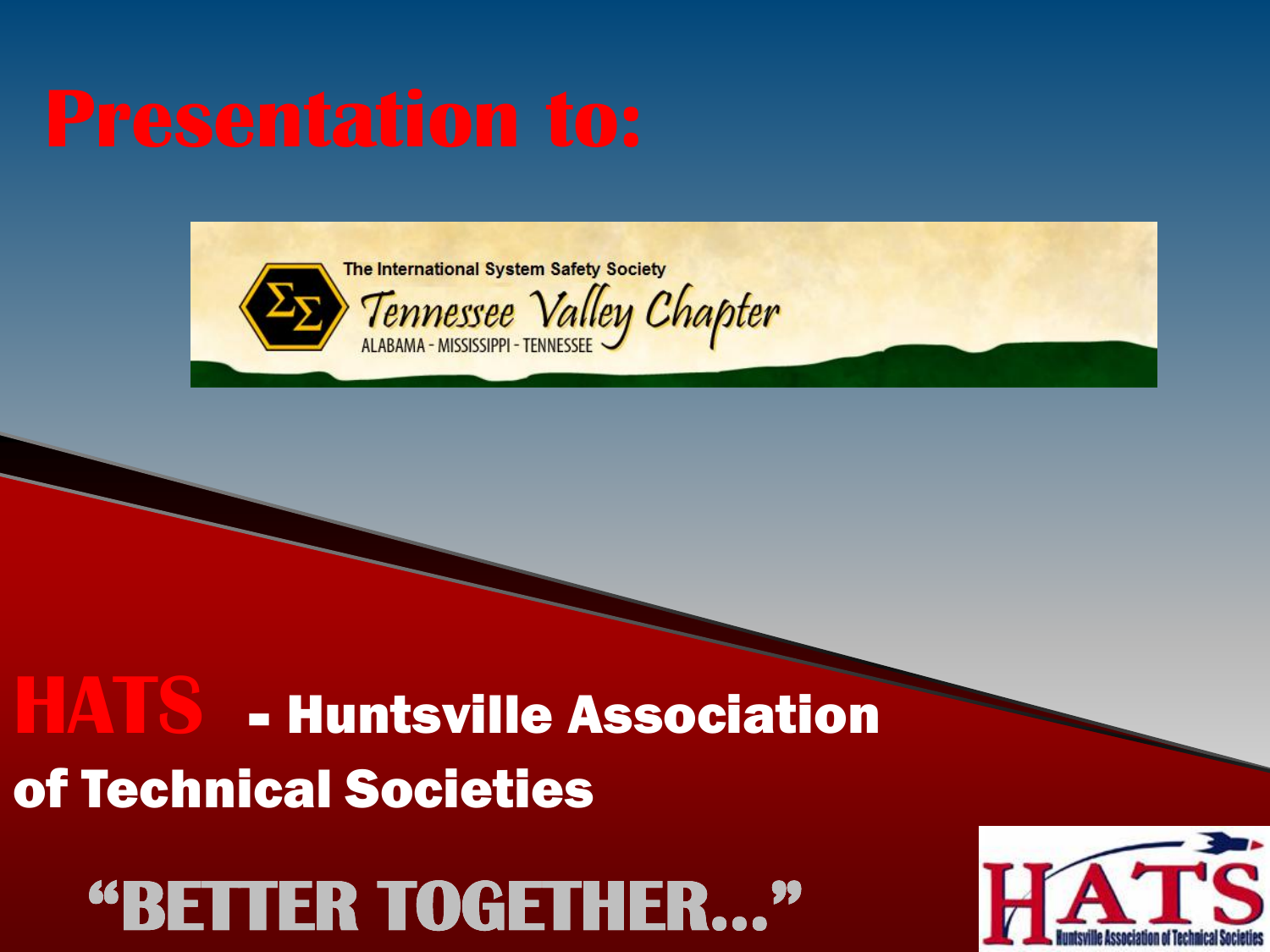# What is HATS?

Nonprofit 501(c)(3) association of Huntsville Area Technical and Professional Societies dedicated to the advancement of science and engineering and is devoted to helping the Huntsville Technology Community succeed.

• Founded on June 17, 1969.

.

- The governance of HATS is conducted under the rules and regulations of the [HATS Bylaws](http://www.hats.org/HATS_Bylaws.pdf)
- Membership is open to Technical Societies and technical employees interested in supporting the growth of technology businesses and workforce in North Alabama. Membership in HATS is an investment in your career and your company's success. You have instant access to our specialized groups that focus on all manner of industries.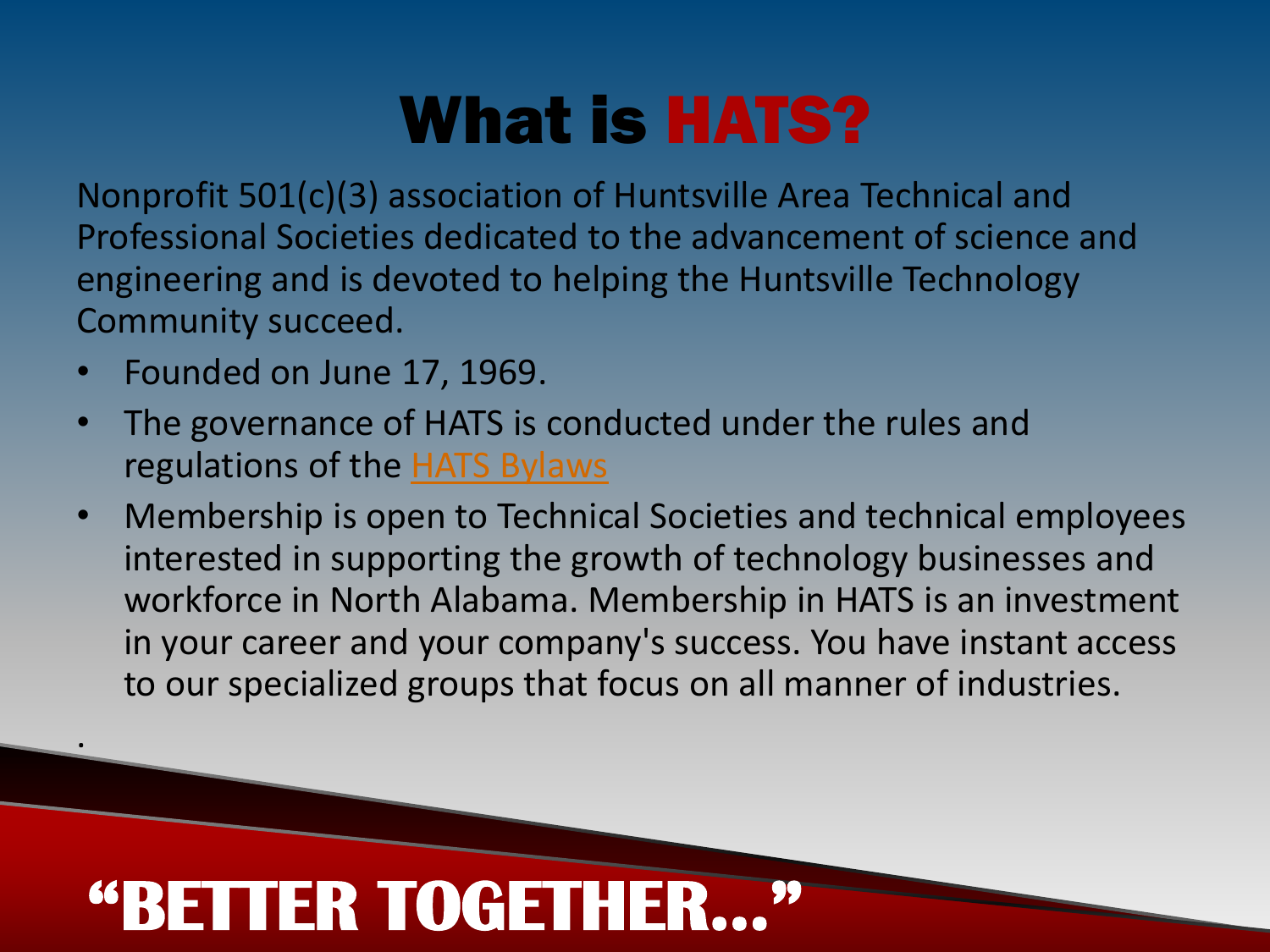To **COORDINATE** the professional, educational, and civic activities of its members organizations and to **PROMOTE** common goals. .

Today, HAT's mission is to help Huntsville's technology societies and employees:

- Have a strong voice and to inspire economic growth in our community.
- Generate opportunities that will contribute to personal, professional and business growth.
- Serve as a liaison with Chambers of Commerce, economic development and workforce development to improve communication
- Attract new businesses and employees to our community
- To provide HATS members with information on the legislative agenda that impacts them.
- Our numerous technical societies encompass more than a dozen disciplines, from conducting business in test and measurement to quality, to contract management and many other areas.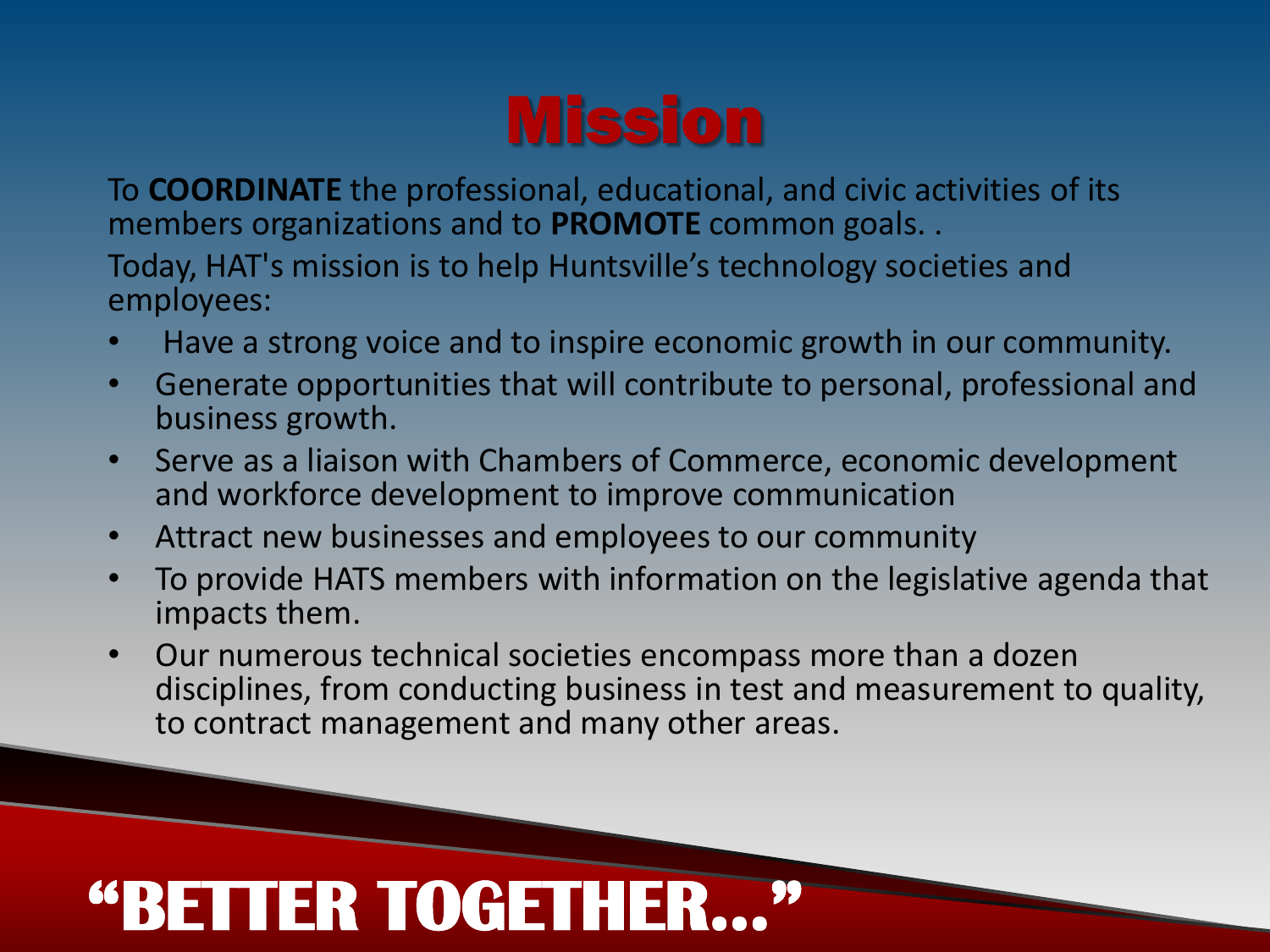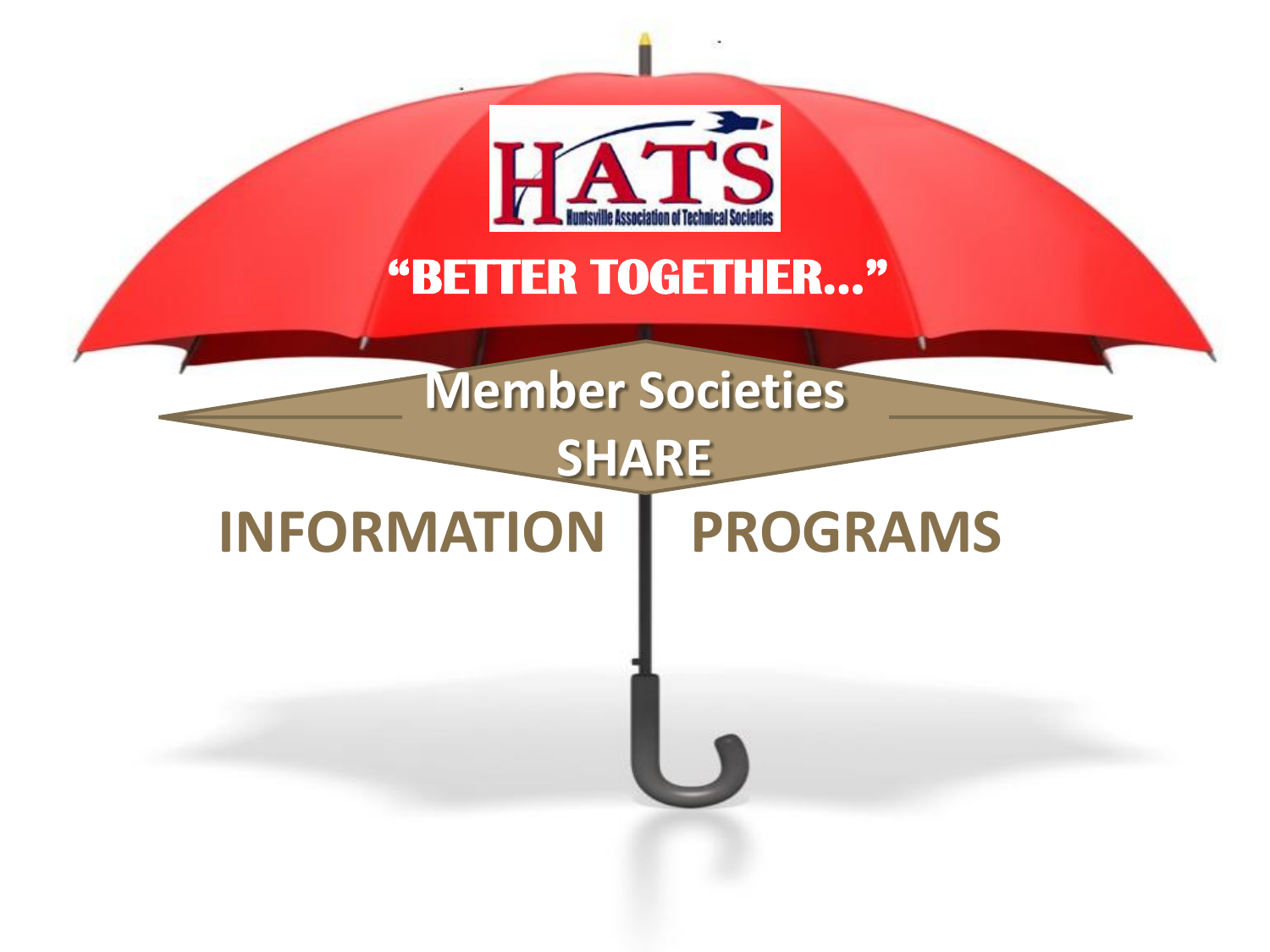

- Provide information through Linked-In and Twitter and Facebook Pages, as well as Website
- Provide one source for when events occur in the community
- Provide sources for meeting rooms, caterers, sponsors, speakers, etc.
- Provide technical data for comparisons and meeting information
- Provide database of subject matter experts
- Provide coordination of workforce needs, job opportunity links, etc.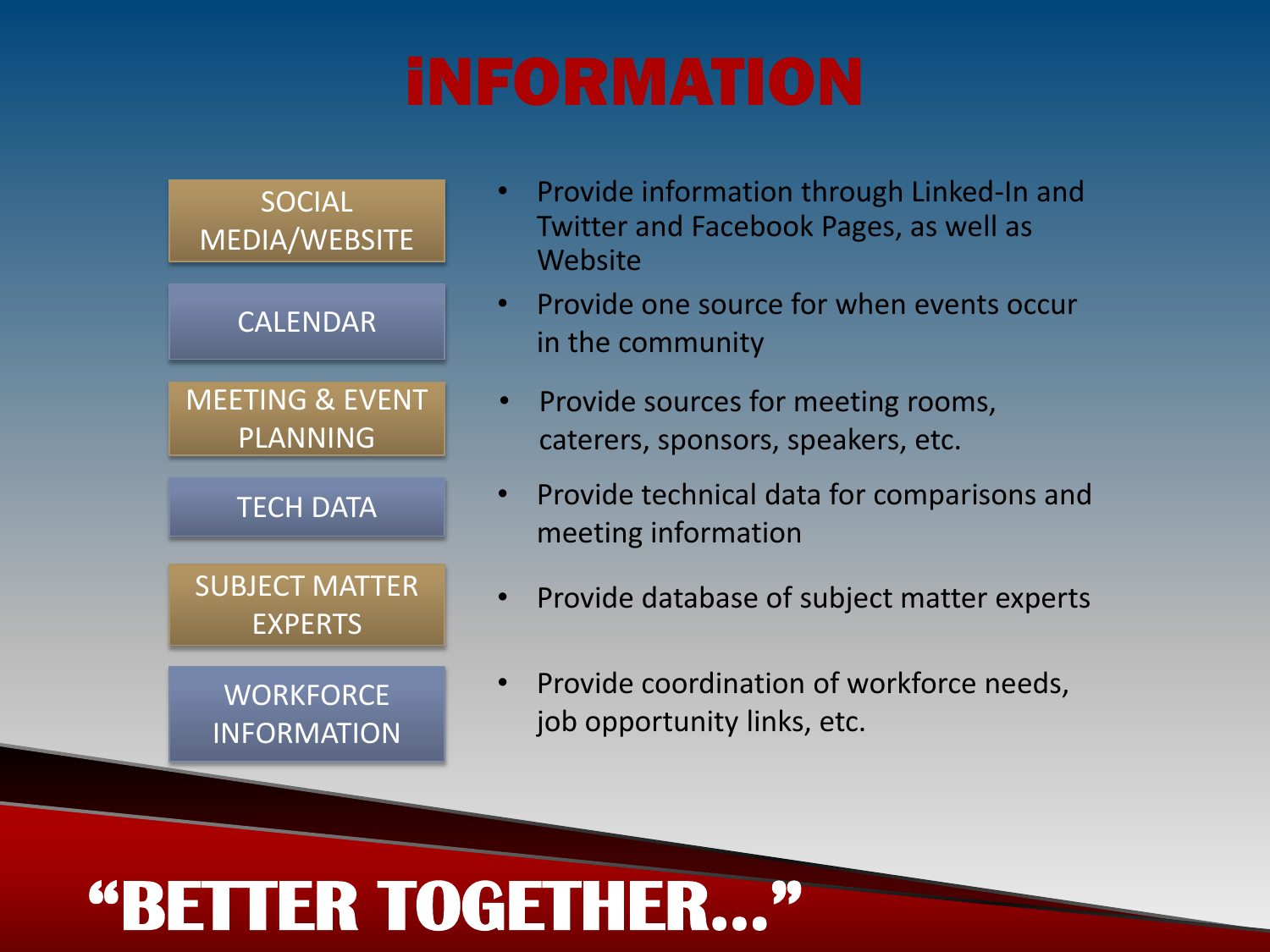

- Provide opportunity for each Society to nominate one of their members to be recognized
- Provide opportunity for organizations to be recognized for commitment to our community
- Provide opportunities for joint events, holiday reception, etc…
- Provide and encourage membership in both organizations
- Provide grants, opportunities for STEM, consolidation and coordination with other STEM organizations
- Provide opportunities for professional development and maintain calendar for our community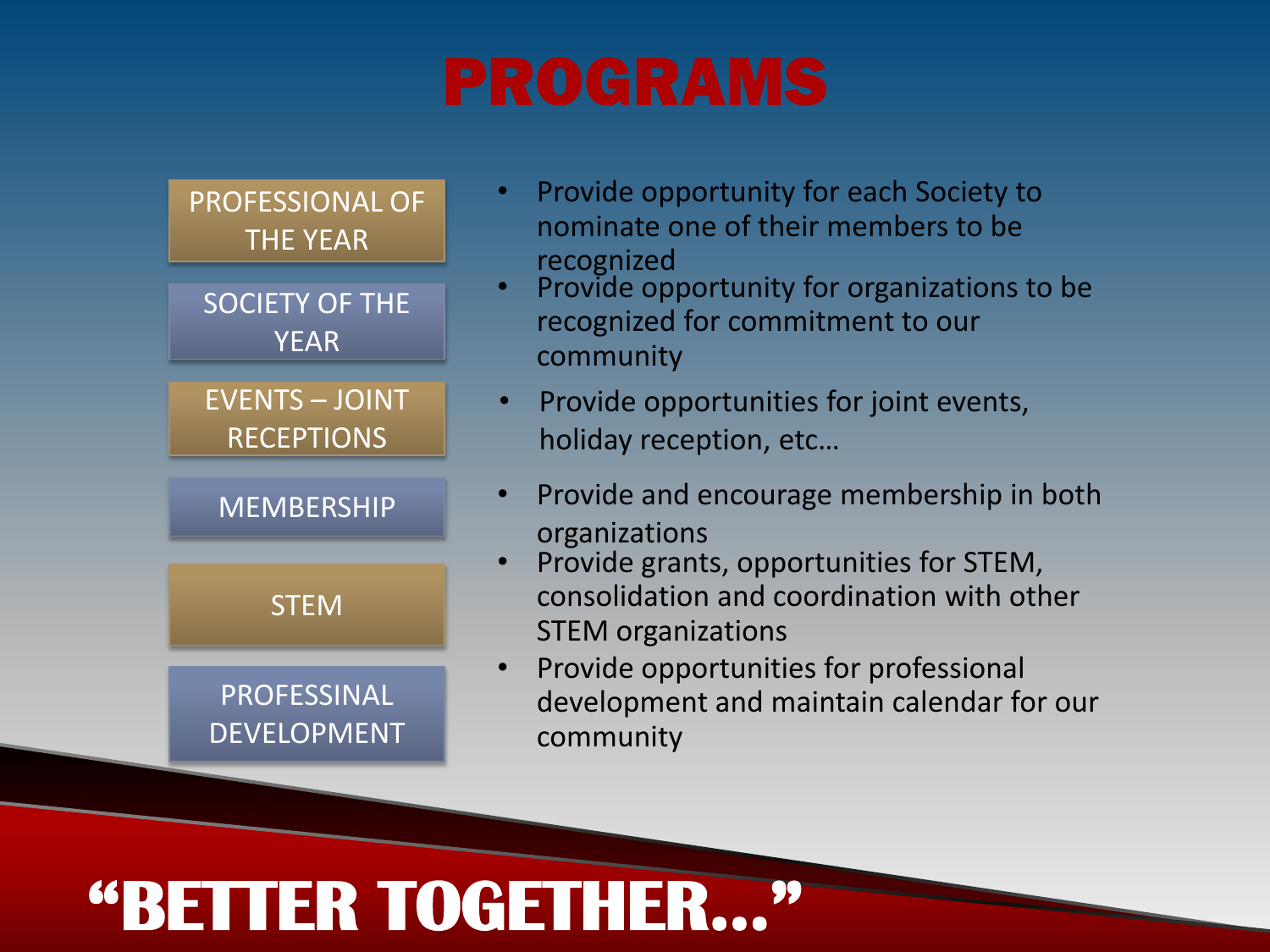### RELEVANCY BREAKFAST & ANNUAL MEETING

- Planning for a March Event, hosted by Dynetics
- Member societies exchange ideas on being relevant to our community
	- Moderated by Byron Butler
	- **Society Speakers**
	- **Society Panel**
	- HATS perspective
- HATS holds a brief Annual Membership Meeting
	- Organizational & Financial Updates
	- Elect New Board of Directors
- We are hoping for your support!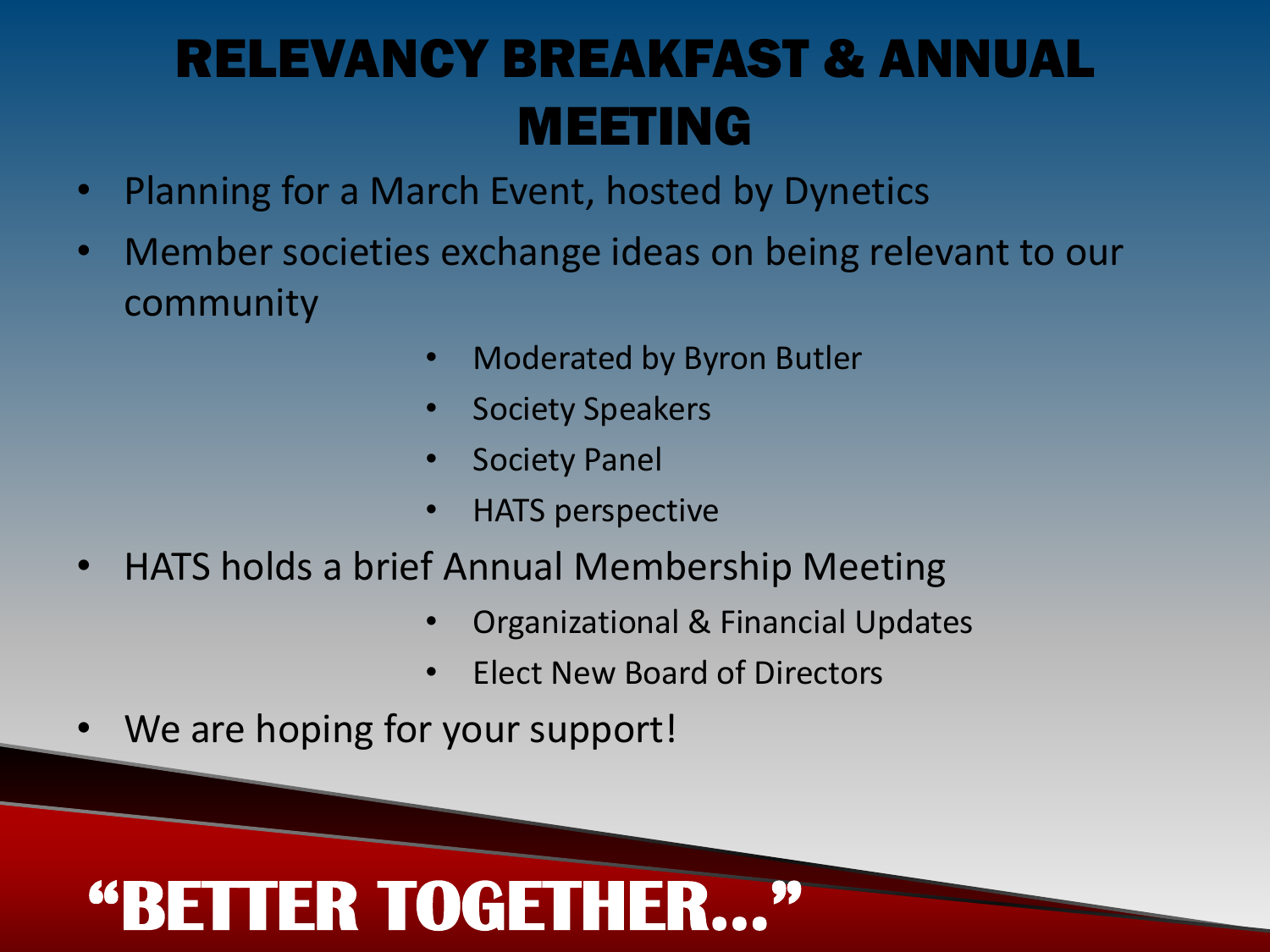## HATS will connect you with other technical organizations

HATS members that want to connect with your organization – let's work Better Together!